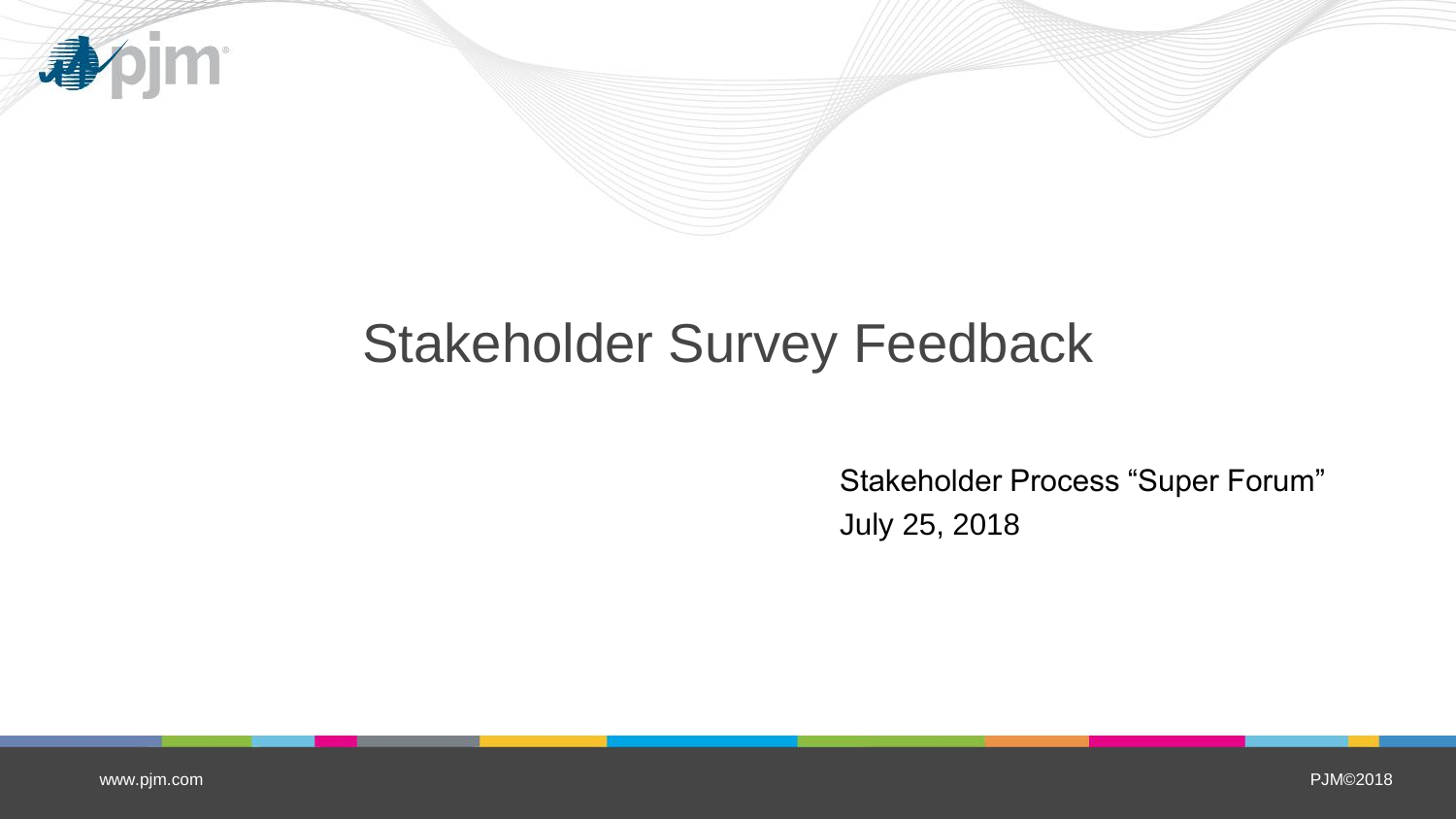# 2018 Poll Results

| 49  |
|-----|
| 204 |
| 53  |
| 141 |
|     |

| 1. Rate what you see as the essential goal(s) of<br>PJM's stakeholder process.                                                             | <b>Strongly</b><br><b>Disagree</b> | 2              | 3  | 4  | 5. | Strongly<br><b>Agree</b><br>6 | No<br>Response | <b>Weighted</b><br>Average |              | 2018<br><b>Mean</b> | 2018 SD |
|--------------------------------------------------------------------------------------------------------------------------------------------|------------------------------------|----------------|----|----|----|-------------------------------|----------------|----------------------------|--------------|---------------------|---------|
| To ensure PJM meets its mission regarding<br>reliability; robust, non-discriminatory, and<br>competitive markets; and efficient operations |                                    |                |    |    |    |                               |                |                            |              |                     |         |
|                                                                                                                                            | 3                                  | $\overline{2}$ |    |    | 47 | 148                           | $\overline{0}$ | 5.61                       |              | 5.6                 | 0.8     |
| To reach agreement among the members                                                                                                       | 12                                 | 8              | 75 | 61 | 39 | 9                             | $\mathbf 0$    | 3.66                       |              | 3.7                 | 1.1     |
| To inform the Board about members'<br>perspectives                                                                                         | 4                                  | 0              | 25 | 28 | 86 | 61                            | $\overline{0}$ | 4.84                       |              | 4.9                 | 1.1     |
|                                                                                                                                            |                                    |                |    |    |    |                               |                |                            | <b>Total</b> | 4.7                 | 1.3     |

**Apjm**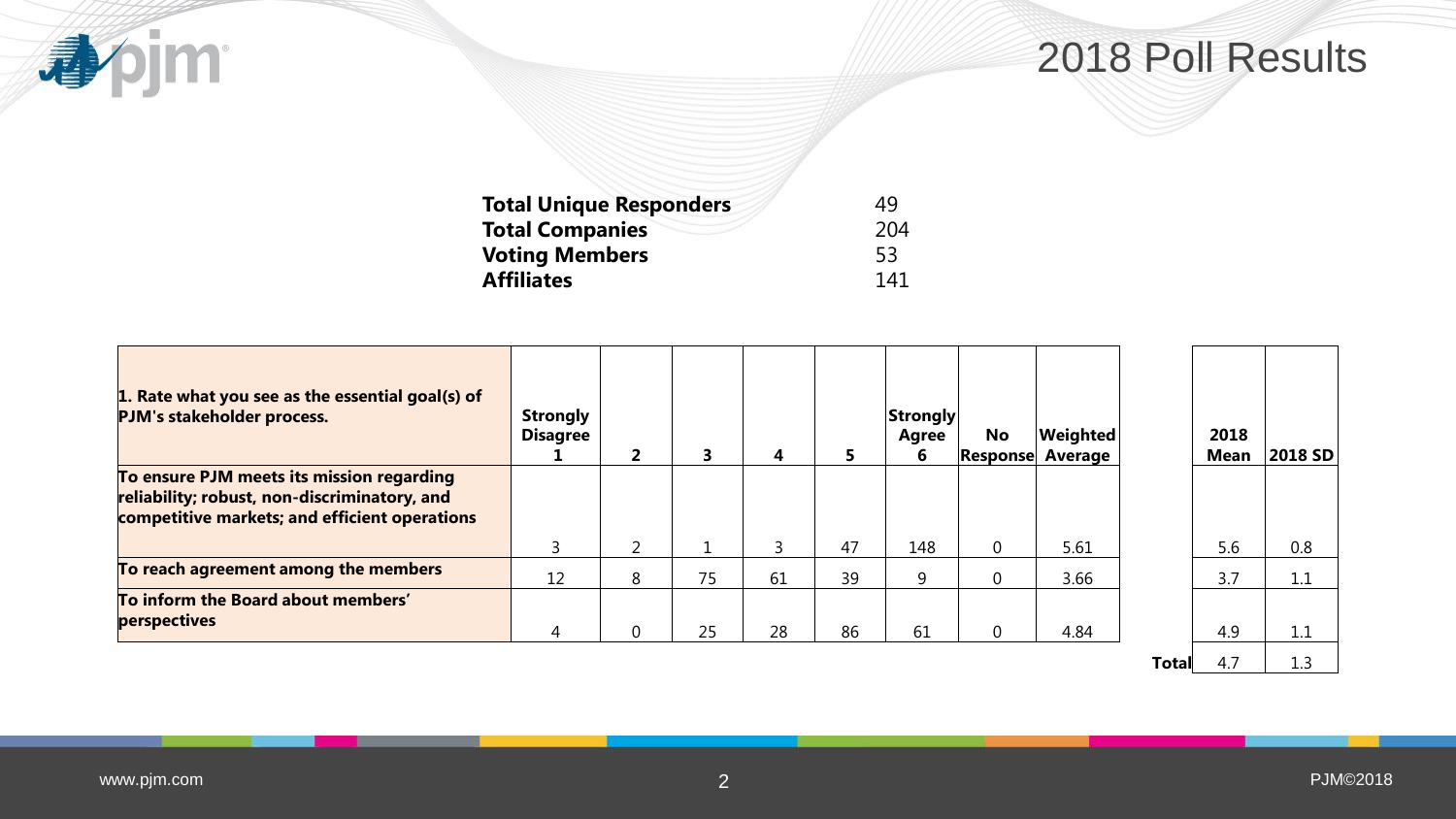**appim** 

### 2018 Poll Results

| 2. Rate what you see PJM's stakeholder process<br>doing well with its members. -- learn about and<br>gain an understanding of issues | <b>Strongly</b><br><b>Disagree</b> |    |    | 4  |    | Strongly<br><b>Agree</b> | <b>No</b><br> Response | Weighted<br>Average | 2018<br><b>Mean</b> | 2018 SD |
|--------------------------------------------------------------------------------------------------------------------------------------|------------------------------------|----|----|----|----|--------------------------|------------------------|---------------------|---------------------|---------|
| learn about and gain an understanding of issues                                                                                      |                                    |    | 26 | 28 | 96 | 50                       |                        | 4.77                | 4.77                | 1.08    |
| express their views and concerns                                                                                                     |                                    |    | 26 | 28 | 65 | 76                       |                        | 4.83                | 4.84                | 1.24    |
| understand other members' views and concerns                                                                                         |                                    | 18 | 41 | 68 | 51 | 22                       |                        | 4.03                | 4.03                | 1.20    |
| develop and vet alternate solutions                                                                                                  |                                    | 28 | 65 | 35 | 57 | 14                       |                        | 3.75                | 3.73                | 1.26    |
| reach agreement on solutions                                                                                                         | 26                                 | 61 | 38 | 37 | 40 |                          |                        | 3.05                | 3.06                | 1.37    |

**Total**  $4.09$  1.40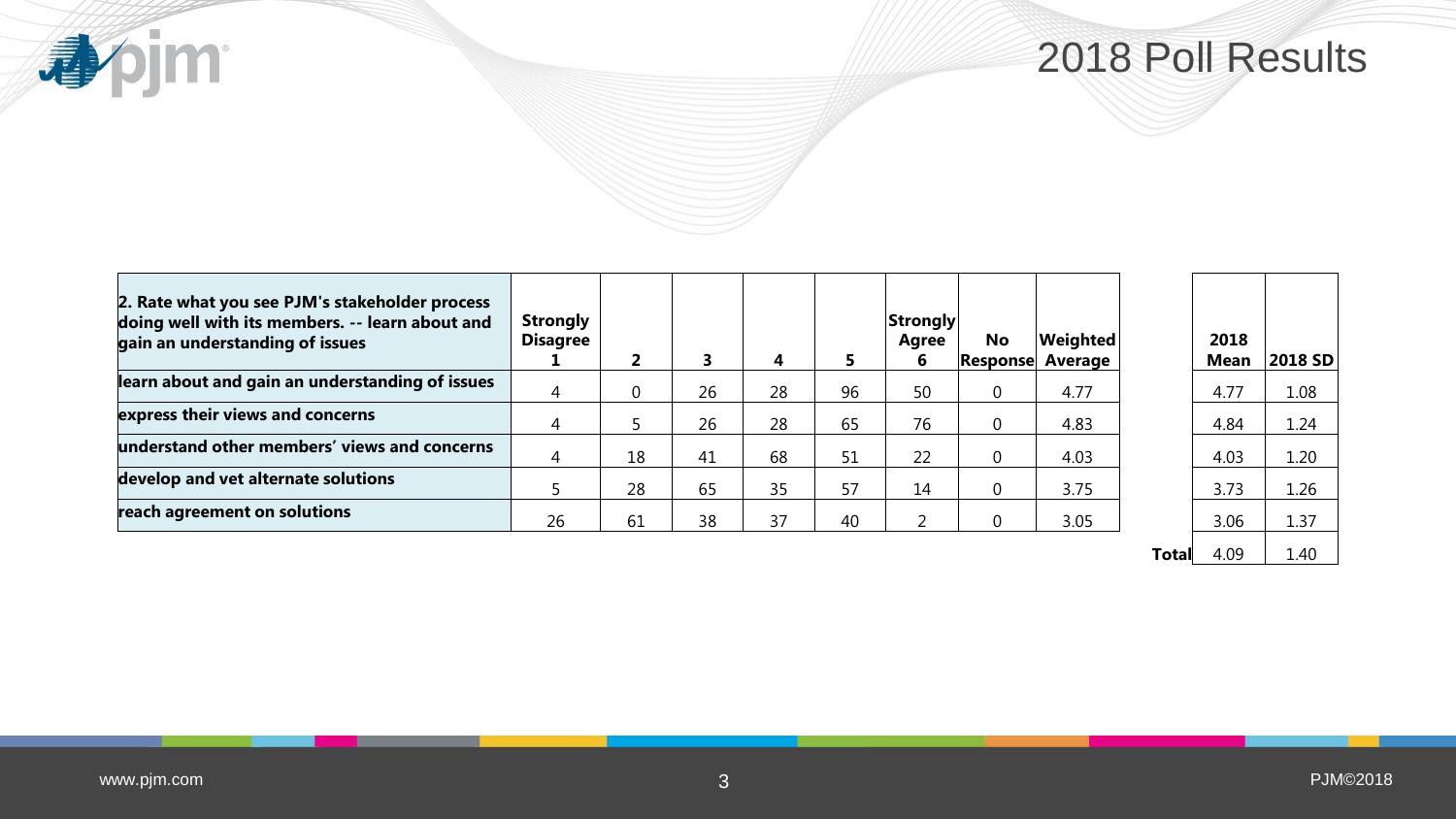

| 3. Rate the efficiency of PJM's stakeholder<br>process -- resolving issues related to the reliable<br>operation of the electric grid. | <b>Strongly</b><br><b>Disagree</b> | 2  |    | 4  |    | <b>Strongly</b><br>Agree<br>6 | <b>No</b> | <b>Weighted</b><br><b>Response Average</b> |       | 2018<br><b>Mean</b> | 2018 SD |
|---------------------------------------------------------------------------------------------------------------------------------------|------------------------------------|----|----|----|----|-------------------------------|-----------|--------------------------------------------|-------|---------------------|---------|
| resolving issues related to the reliable operation<br>of the electric grid.                                                           |                                    |    |    |    |    |                               |           |                                            |       |                     |         |
|                                                                                                                                       | 4                                  | 30 | 22 | 64 | 63 | 21                            | 0         | 4.05                                       |       | 4.05                | 1.27    |
| resolving issues related to the design of<br>wholesale electricity markets.                                                           |                                    |    |    |    |    |                               |           |                                            |       |                     |         |
|                                                                                                                                       | q                                  | 83 | 28 | 63 | 21 | $\overline{0}$                |           | 3.02                                       |       | 3.02                | 1.15    |
|                                                                                                                                       |                                    |    |    |    |    |                               |           |                                            | Total | 3.54                | 1.32    |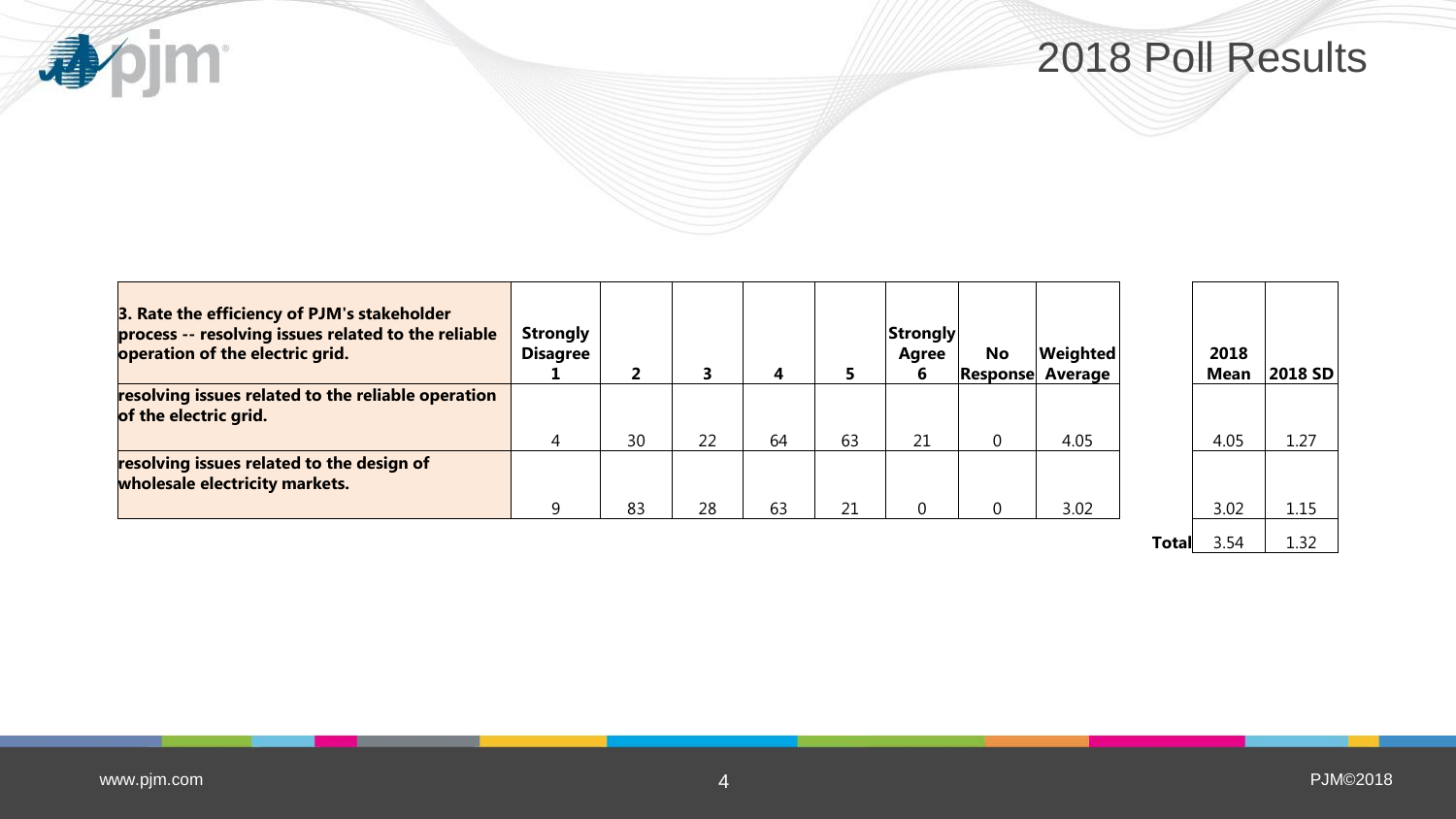[www.pjm.com](http://www.pjm.com/)

**小小** 

|  |  | 2018 Poll Results |  |
|--|--|-------------------|--|
|--|--|-------------------|--|

| 4. Overall, the stakeholder process reasonably<br>balances competing interests. | <b>Strongly</b><br><b>Disagree</b> |           |    |    |    | Strongly<br>Aaree<br>b | <b>No</b><br><b>Response</b> | <b>Weighted</b><br>l Average | 2018<br><b>Mean</b> | 2018 |
|---------------------------------------------------------------------------------|------------------------------------|-----------|----|----|----|------------------------|------------------------------|------------------------------|---------------------|------|
|                                                                                 | 28                                 | つに<br>ر ر | 42 | 2۵ | 44 | 16                     |                              | 3.41                         | 3.40                | ᅩᆢ   |

| 5. All things considered, the PJM stakeholder<br>process is superior to the stakeholder processes<br>of other RTO's. | <b>Strongly</b><br><b>Disagree</b> |   |    |    | <b>Strongly</b><br>Aaree | <b>No</b> | <b>Weighted</b><br><b>Response Average</b> | 2018<br><b>Mean</b> | 2018 SD          |
|----------------------------------------------------------------------------------------------------------------------|------------------------------------|---|----|----|--------------------------|-----------|--------------------------------------------|---------------------|------------------|
|                                                                                                                      |                                    | ົ | 34 | 48 | 50                       |           | 4.15                                       | 4                   | $\sim$<br>ے لی ک |

| 6. Overall, how satisfied is your organization with $ $ Dissatisfie $ $<br>PJM's stakeholder process? | Strongly<br>a 1 |    |    |    |    | <b>Strongly</b><br>Satisfied | <b>No</b> | Weighted<br><b>Response Average</b> | 2018<br>Mean | 2018 |
|-------------------------------------------------------------------------------------------------------|-----------------|----|----|----|----|------------------------------|-----------|-------------------------------------|--------------|------|
|                                                                                                       |                 | 43 | b. | ₹Û | 58 |                              |           | 3.47                                | 3.47         | 1.19 |

| 2018 |         |
|------|---------|
| Mean | 2018 SD |
|      |         |

| . .  |  |
|------|--|
|      |  |
|      |  |
|      |  |
|      |  |
|      |  |
|      |  |
|      |  |
|      |  |
|      |  |
|      |  |
|      |  |
|      |  |
|      |  |
| 2018 |  |
|      |  |

**Mean 2018 SD**

| 2018 |         |  |
|------|---------|--|
| lean | 2018 SD |  |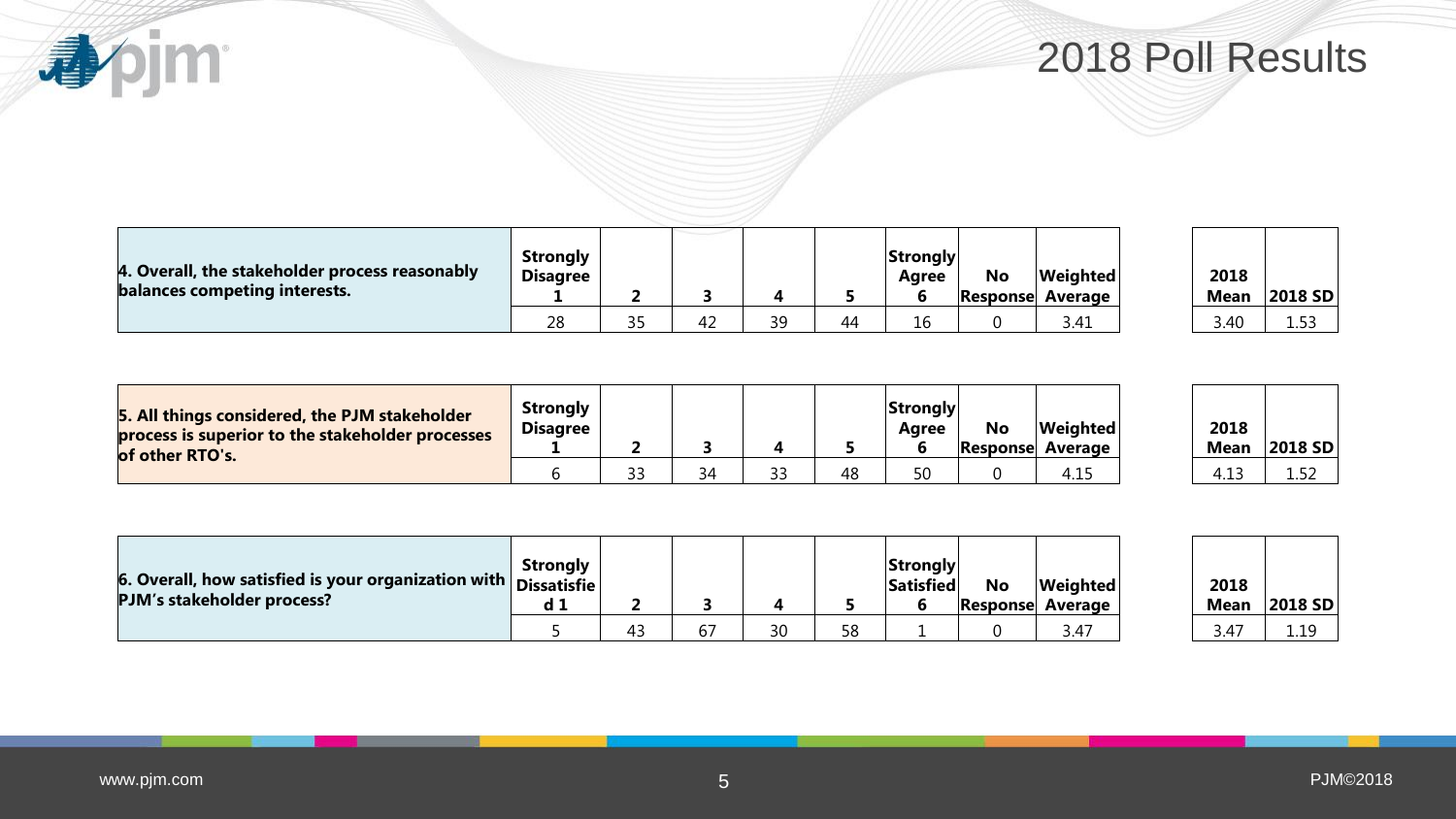**心心** 

| 7. Do you think the current number of PJM<br>stakeholder-related meetings needed to | <b>Too Few</b> | Too<br>Many | Just<br>about<br>right | No<br><b>Response</b> |
|-------------------------------------------------------------------------------------|----------------|-------------|------------------------|-----------------------|
| accomplish PJM's workload is                                                        |                | 137         | 61                     |                       |

| 8. The PJM stakeholder process takes on more<br>issues in a year than it can process and resolve | <b>Strongly</b><br><b>Disagree</b> |  |    |    | <b>Strongly</b><br>Aaree | <b>No</b> | Weighted<br>Response Average | 2018<br><b>Mean</b> | 2018 |
|--------------------------------------------------------------------------------------------------|------------------------------------|--|----|----|--------------------------|-----------|------------------------------|---------------------|------|
|                                                                                                  |                                    |  | 20 | 56 | 100                      |           | 5.00                         | 5.08                | 1.19 |

| 2018 |         |
|------|---------|
| Mean | 2018 SD |
| 5.08 |         |

| 9. PJM and its Members need to do a better job<br>prioritizing the issues they do undertake each<br>vear | <b>Strongly</b><br><b>Disagree</b> |  |              |    | Strongly<br>Aaree | No<br><b>Response</b> | <b>Weighted</b><br>Average | 2018<br><b>Mean</b> | 2018 |
|----------------------------------------------------------------------------------------------------------|------------------------------------|--|--------------|----|-------------------|-----------------------|----------------------------|---------------------|------|
|                                                                                                          |                                    |  | $\sim$<br>32 | 37 | 123               |                       | 5.25                       | . 25<br>. ب.        | 0.96 |

| 2018<br>Mean | 2018 SD |
|--------------|---------|
|              |         |
| 5 35         | በ 96    |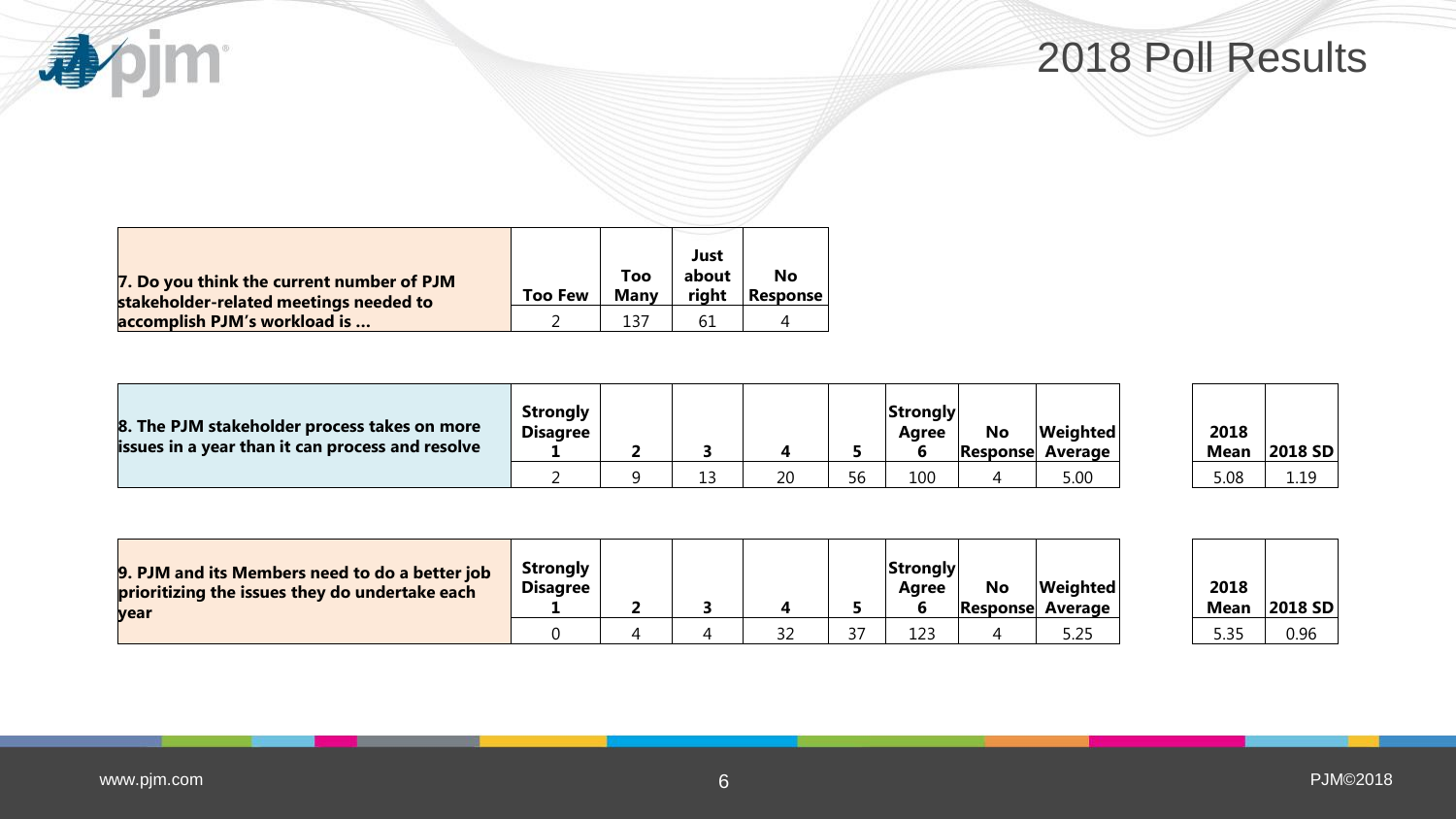**appim** 

| 10. PJM and its Members should set firm<br>timetables for resolving each issue they<br>undertake | <b>Strongly</b><br><b>Disagree</b> |    |    |    |    | ∣Strongly∣<br>Aaree | <b>No</b> | <i>Neighted</i><br><b>Response Average</b> | 2018<br><b>Mean</b> | 2018             |
|--------------------------------------------------------------------------------------------------|------------------------------------|----|----|----|----|---------------------|-----------|--------------------------------------------|---------------------|------------------|
|                                                                                                  |                                    | 25 | 42 | 61 | 53 | 19                  |           | 3.92                                       | 3.99                | <u>. خان خان</u> |

| 2018<br>Mean | 2018 SD |
|--------------|---------|
| 3.99         | 117     |

| 11. Standing Committees need to better manage<br>the scope and timing of the Subcommittees and<br><b>Task Forces that serve them</b> | Strongly<br><b>Disagree</b> |     |    |    |    | ∣Strongly∣<br>Aaree | No | Weighted<br><b>Response Average</b> | 2018<br>Mean | 2018 |
|--------------------------------------------------------------------------------------------------------------------------------------|-----------------------------|-----|----|----|----|---------------------|----|-------------------------------------|--------------|------|
|                                                                                                                                      |                             | ر _ | CΩ | 33 | 90 | 33                  |    | 4.40                                | 4.49         | .16  |

| 2018<br>Mean | 2018 SD |
|--------------|---------|
|              |         |
| 4 49         | 116     |

| 14. The stakeholder process would benefit from<br>greater direct participation by senior managers<br>and executives of member organizations | <b>Strongly</b><br><b>Disagree</b> |                     |    |  | Strongly<br>Aaree | No | <b>Weighted</b><br>Response Average | 2018<br><b>Mean</b> | 2018 |
|---------------------------------------------------------------------------------------------------------------------------------------------|------------------------------------|---------------------|----|--|-------------------|----|-------------------------------------|---------------------|------|
|                                                                                                                                             |                                    | $\sim$ $\sim$<br>ხ5 | 20 |  |                   |    | ົ່າ<br>3.Z 1                        | 3.31                | 1.36 |

| 2018<br>Mean | 2018 SD |
|--------------|---------|
| 3.31         | 1 36    |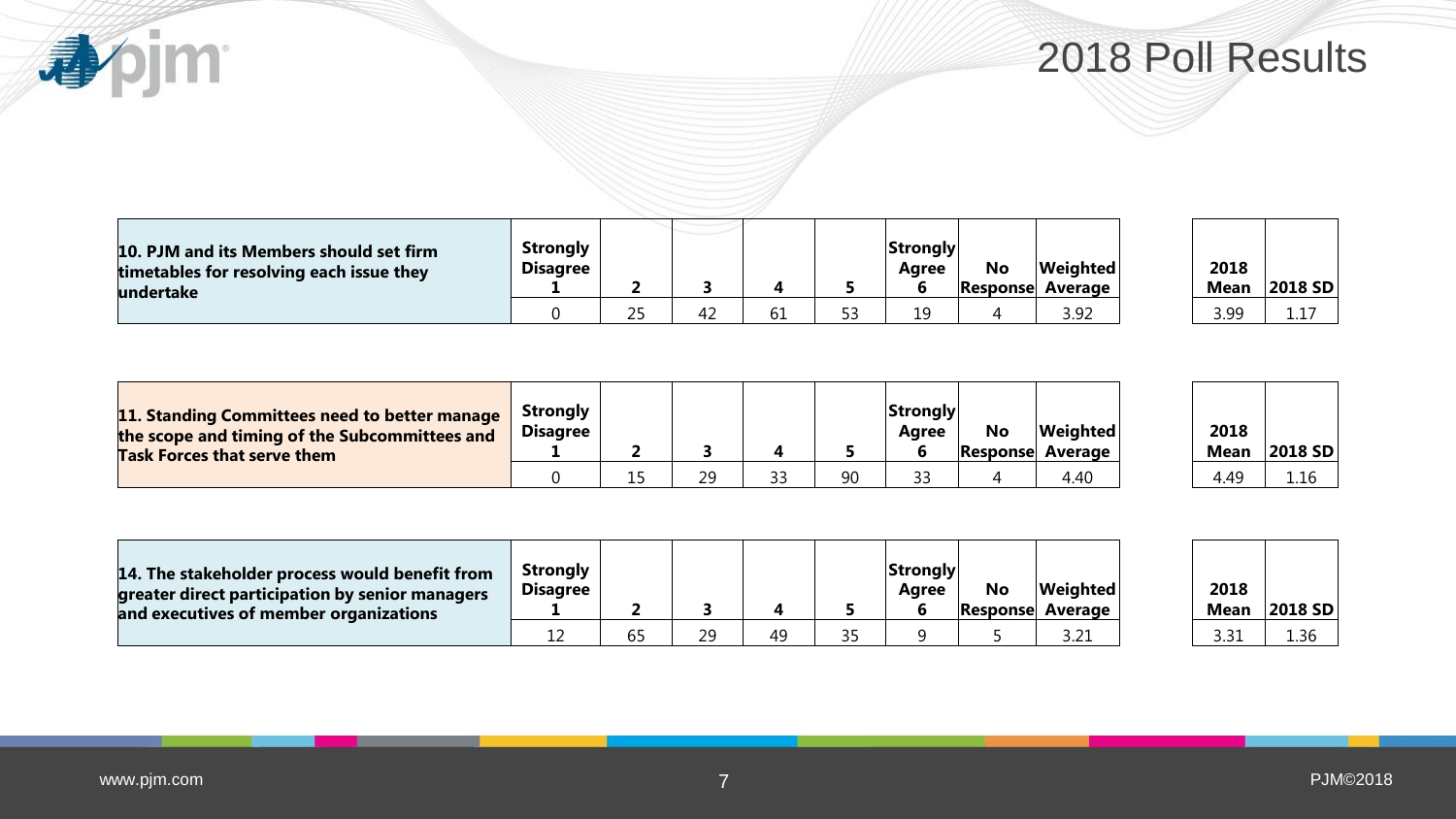**appim** 

| 15. Even when members can't reach agreement<br>on a solution, it is still beneficial for issues to be<br>fully vetted through the PJM stakeholder process. | <b>Strongly</b><br><b>Disagree</b> |  |    | Strongly<br>Agree | No | Weighted<br><b>Response Average</b> | 2018<br><b>Mean</b> | 2018 |
|------------------------------------------------------------------------------------------------------------------------------------------------------------|------------------------------------|--|----|-------------------|----|-------------------------------------|---------------------|------|
|                                                                                                                                                            |                                    |  | 54 | 92                |    | 5.02                                |                     | 0.92 |

| 2018  |                |
|-------|----------------|
| Mean  | <b>2018 SD</b> |
| 5 1 7 | በ 92           |

| 16. Committees and Task Forces should develop<br>proposals that have a reasonable chance of<br>acceptance at the committees above them. | <b>Strongly</b><br><b>Disagree</b> |  |    |     | Strongly <br>Aaree | <b>No</b> | <b>Weighted</b><br><b>Response Average</b> | 2018<br><b>Mean</b> | 2018 |
|-----------------------------------------------------------------------------------------------------------------------------------------|------------------------------------|--|----|-----|--------------------|-----------|--------------------------------------------|---------------------|------|
|                                                                                                                                         | วด                                 |  | 56 | ิี⊲ | 29                 |           | 3.62                                       |                     | 1.64 |

| 2018<br>Mean | 2018 SD |
|--------------|---------|
|              |         |
| 3 71         | 1.64    |

| 17. Where consensus on a single proposal is not<br>possible, Committees and Task Forces should<br>elevate multiple proposals to the Senior Standing | <b>Strongly</b><br><b>Disagree</b> |    |  |    | Strongly <br>Aaree | No | <b>Weighted</b><br>Response Average | 2018<br><b>Mean</b> | 2018 |
|-----------------------------------------------------------------------------------------------------------------------------------------------------|------------------------------------|----|--|----|--------------------|----|-------------------------------------|---------------------|------|
| <b>Committees to which they report.</b>                                                                                                             |                                    | 41 |  | 44 | 48                 |    | $4.1^{-}$                           | 4.31                | 1.39 |

| 2018 |         |
|------|---------|
| Mean | 2018 SD |
| 4 31 | 1 39    |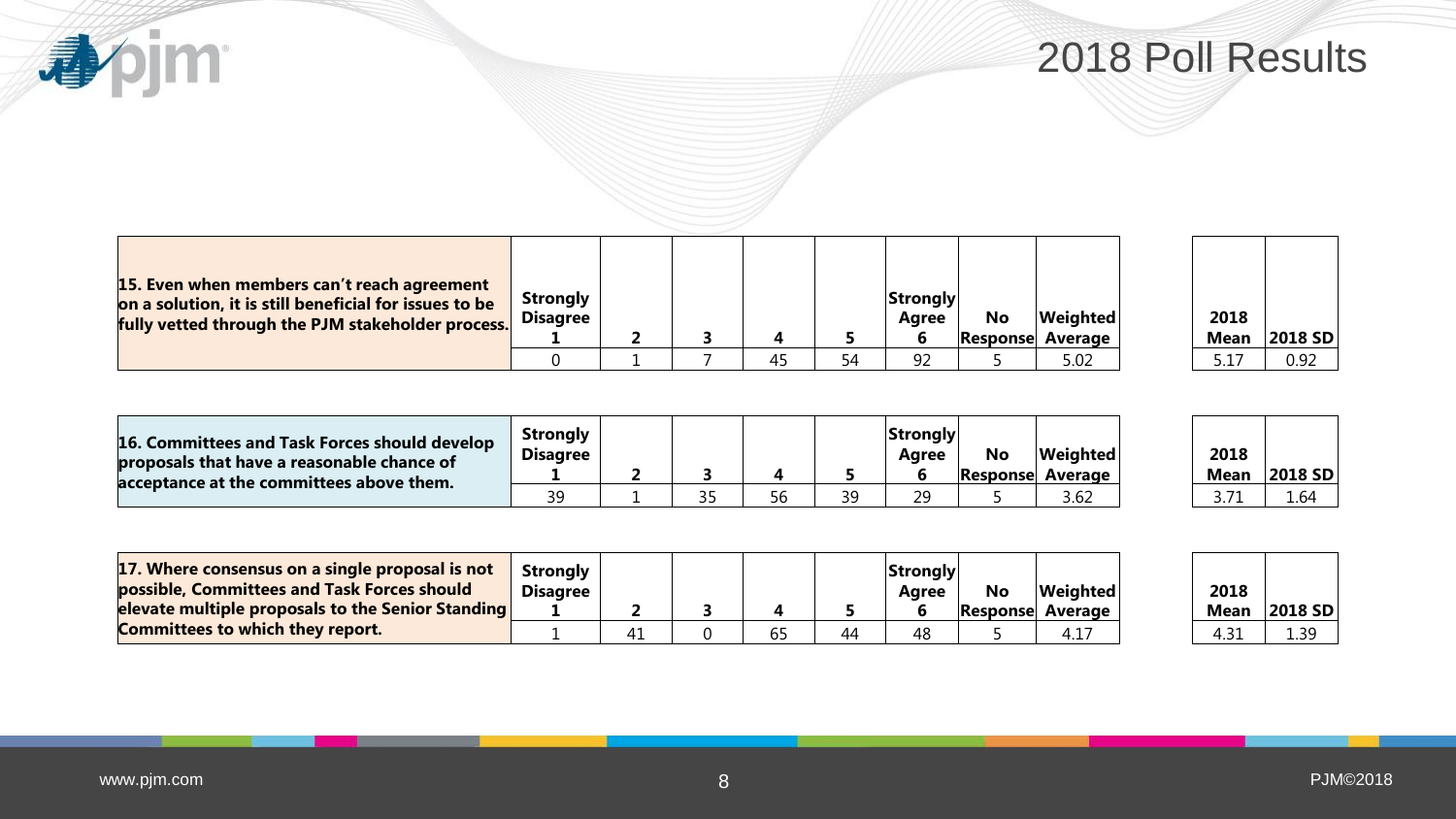2018 Poll Results

| 20. PJM and its Members should more actively<br>seek state regulator's views on issues so that PJM $\mid$<br>and its Members can address them during their | <b>Strongly</b><br><b>Disagree</b> |    |  |    | <b>Strongly</b><br>Agree | <b>No</b> | <b>Weighted</b><br><b>Response Average</b> | 2018<br><b>Mean</b> | 2018 |
|------------------------------------------------------------------------------------------------------------------------------------------------------------|------------------------------------|----|--|----|--------------------------|-----------|--------------------------------------------|---------------------|------|
| deliberations.                                                                                                                                             |                                    | 33 |  | 72 |                          |           | 3.87                                       | 3.96                | 1.48 |

| 2018 |         |
|------|---------|
| Mean | 2018 SD |
| 3.96 | 1 48    |

| 22. Overall, how satisfied are you with how the<br>PJM staff provides technical expertise and<br>analysis to support the stakeholder | <b>Strongly</b><br><b>Dissatisfied</b> |  |    |    | Strongly <br>Satisfied | <b>No</b> | <b>Weighted</b><br>Response Average | 2018<br><b>Mean</b> | 2018 |
|--------------------------------------------------------------------------------------------------------------------------------------|----------------------------------------|--|----|----|------------------------|-----------|-------------------------------------|---------------------|------|
| process? **poll mistakenly labeled with<br>"disagree" range**                                                                        |                                        |  | 24 | 98 | 59                     |           | 4.86                                | 4.99                | 0.93 |

| 2018 |         |
|------|---------|
| Mean | 2018 SD |
| 4    | በ ዓ3    |

| 23. Overall, how satisfied are you with how the<br><b>PJM staff chairs/facilitates Committee and Task</b><br>Force meetings? **poll mistakenly labeled with | <b>Strongly</b><br><sup>'</sup> Dissatisfied <sup> </sup> |    |    | <b>Strongly</b><br><b>Satisfied</b><br>b | No<br><b>Response</b> | <b>Weighted</b><br><b>Average</b> | 2018<br><b>Mean</b> | 2018 |
|-------------------------------------------------------------------------------------------------------------------------------------------------------------|-----------------------------------------------------------|----|----|------------------------------------------|-----------------------|-----------------------------------|---------------------|------|
| "disagree" range**                                                                                                                                          |                                                           | 43 | 88 |                                          |                       | 4.24                              | 4.34                | 0.95 |

| 2018<br><b>Mean</b> | 2018 SD |
|---------------------|---------|
| 4 34                | በ 95    |

apjm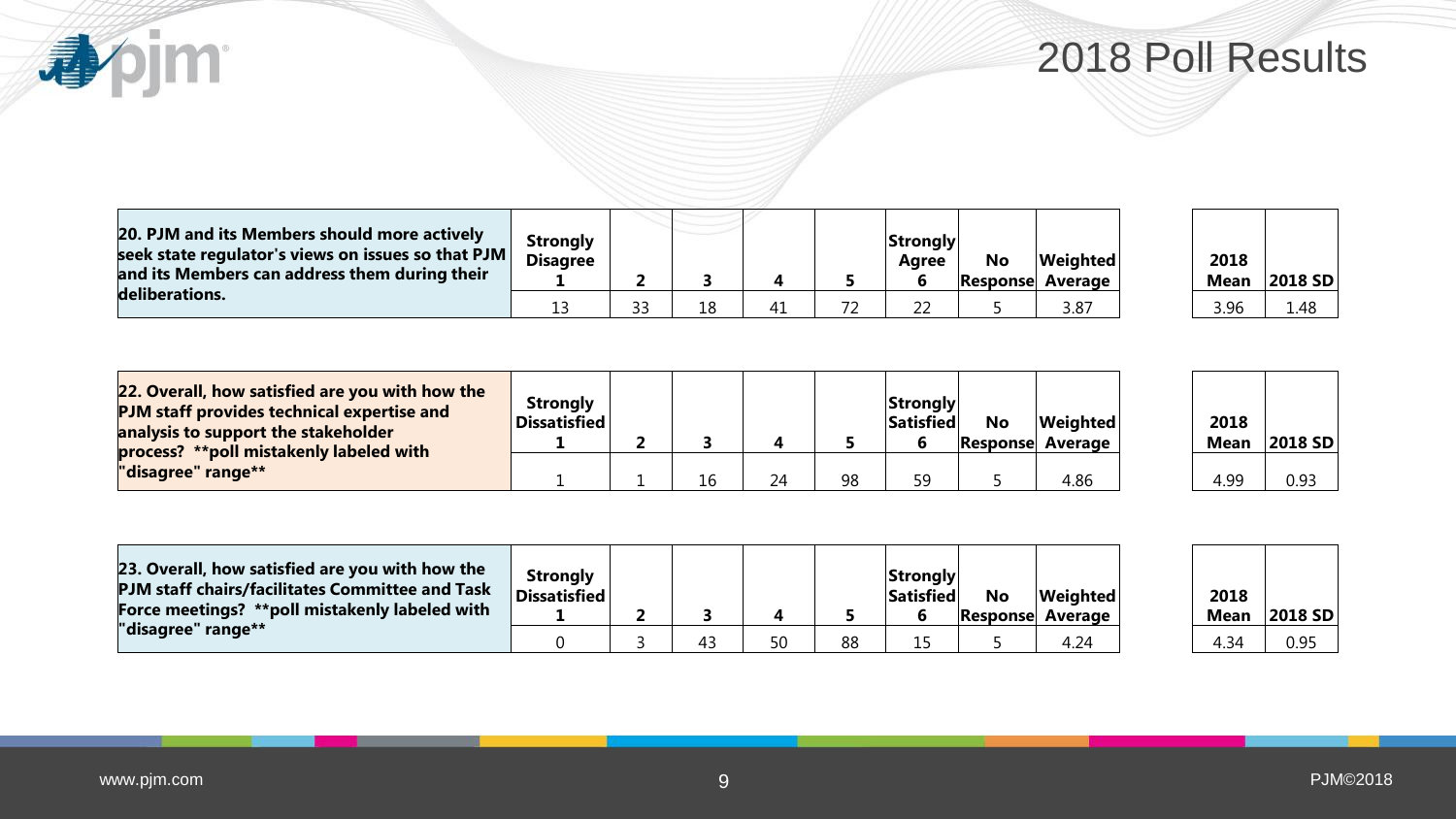**心心** 

| 24. PJM staff and management's role within the<br>stakeholder process should be to advocate for<br>technically-sound reliability solutions. | Strongly<br><b>Disagree</b> |  |    | <b>Strongly</b><br>Aaree<br>b | No<br> Response | <b>Weighted</b><br>Average | 2018<br><b>Mean</b> | 2018 |
|---------------------------------------------------------------------------------------------------------------------------------------------|-----------------------------|--|----|-------------------------------|-----------------|----------------------------|---------------------|------|
|                                                                                                                                             |                             |  | 67 | 94                            |                 | 5.08                       | 5.21                | 0.94 |

| 2018 |                |
|------|----------------|
| Mean | <b>2018 SD</b> |
| 5.21 | 0.94           |

| 25. PJM staff and management's role within the<br>stakeholder process should be to advocate for<br>competitive and robust market solutions. | <b>Strongly</b><br><b>Disagree</b> |     |          |    | Strongly <br>Aaree | <b>No</b> | <b>Weighted</b><br><b>Response Average</b> | 2018<br>Mean | 2018 |
|---------------------------------------------------------------------------------------------------------------------------------------------|------------------------------------|-----|----------|----|--------------------|-----------|--------------------------------------------|--------------|------|
|                                                                                                                                             |                                    | 1 Q | วว<br>∠こ | 74 | 73                 |           | 4.74                                       | 4.85         | 1.27 |

| 2018<br>Mean | 2018 SD |
|--------------|---------|
| 4.85         | 1 27    |

| 26. PJM staff and management's role within the<br>stakeholder process should be to broker<br>agreements among its members. | <b>Strongly</b><br><b>Disagree</b> |            |    |    | <b>Strongly</b><br>Aaree | <b>No</b><br><b>Response</b> | Weighted<br>Average | 2018<br><b>Mean</b> | 2018 |
|----------------------------------------------------------------------------------------------------------------------------|------------------------------------|------------|----|----|--------------------------|------------------------------|---------------------|---------------------|------|
|                                                                                                                            | 20                                 | ר ר<br>ے ر | 60 | רר |                          |                              | 3.21                | 3.30                | 1.29 |

| 2018 |         |
|------|---------|
| Mean | 2018 SD |
| 3.30 |         |